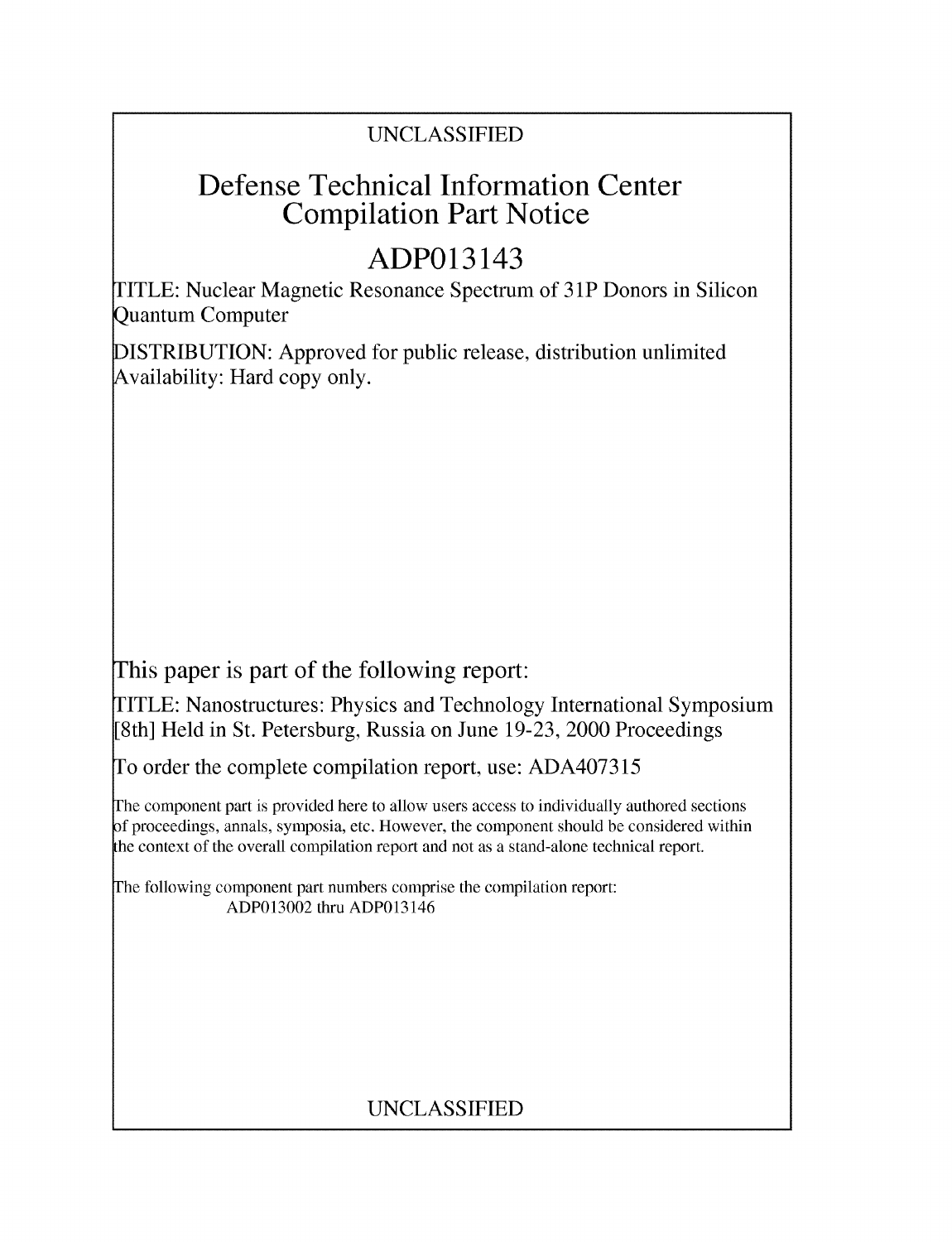## Nuclear magnetic resonance spectrum **of** 31 P donors in silicon quantum computer

**A. A.** *Larionov,* L. E. Fedichkin, A. A. Kokin and K. A. Valiev Institute of Physics and Technology, RAS 34, Nakhimovsky pr., Moscow, 117218, Russia

Abstract. The influence of an electric field created by a gate potential of the silicon quantum computer on the hyperfine interaction constant (HIC) is obtained. The errors due to technological inaccuracy of location of donor atoms under a gate are evaluated. The energy spectra of electronnuclear spin system of two interacting donor atoms with various values of HIC are calculated. The presence of two pairs of anticrossing levels in the ground electronic state is shown. Parameters of the structure at which errors rate can be greatly minimized are found.

## Introduction

One of the most perspective ideas on experimental realization of the quantum computer is the possibility of creating artificial multispin systems. Such an approach, not yet realized, was offered by Kane [1] and was studied further in [2–4]. The special feature of this variant consists in the realization of the individual addressing to separate spins-qubits. For this purpose it is supposed to use a silicon structure of the MOS type, where donor atoms of stable isotope of phosphorum  $31P$  replacing silicon atoms in the knots of a crystalline lattice are introduced into the thin layer of the spinfree silicon  $^{28}$ Si isotope. Such a donor has nuclear spin with  $I = 1/2$  and states which are characterized by a high value of an effective Bohr radius. In the considered approach it is necessary to use rather low temperatures so that the electrons of donor atoms occupied only the lower spin state in the magnetic field, that is  $T \ll 2\mu_B B/k$ , where  $\mu_B = 9.27 \times 10^{-24}$  J/T is Bohr magneton, B is induction of the external constant magnetic field,  $k = 1.38 \cdot 10^{-23}$  J/K is Boltsman constant. At fields  $B > 2T$  it corresponds to temperatures  $T < 0.1$  K, which are much lower, than the temperature of freezing out the donors electronic state. Therefore, the donors will remain in the neutral ground orbital S-state.

Each donor atom with its nuclear spin in a semiconductor structure is supposed to be arranged regularly with an adequate accuracy under "its" own control metal gate (gate A), separated from the surface of silicon by a thin dielectric. The gates A form a linear chain of any length with the period **1.** The variation of the electrical potential of gates J, located between gates A, allows to control a degree of overlapping of electrons' wave functions located on the adjacent donors a and **b** and the constant of their exchange interaction **J** as well as the constant of scalar interaction of their nuclear spins *lab.*

This is achieved by redistribution of electronic density between adjacent donor atoms. It is supposed that with the help of electrical field created by gates A it is possible to change distribution of an electronic density near the nucleus in the main state by adjusting, respectively, individual resonance frequency of a nuclear spin of each donor atom, which is determined by hyperfine interaction between the atom and electronic spin. It allows to realize quantum operations by selective influence of resonance radio-frequent impulses on nuclear spins of certain donors.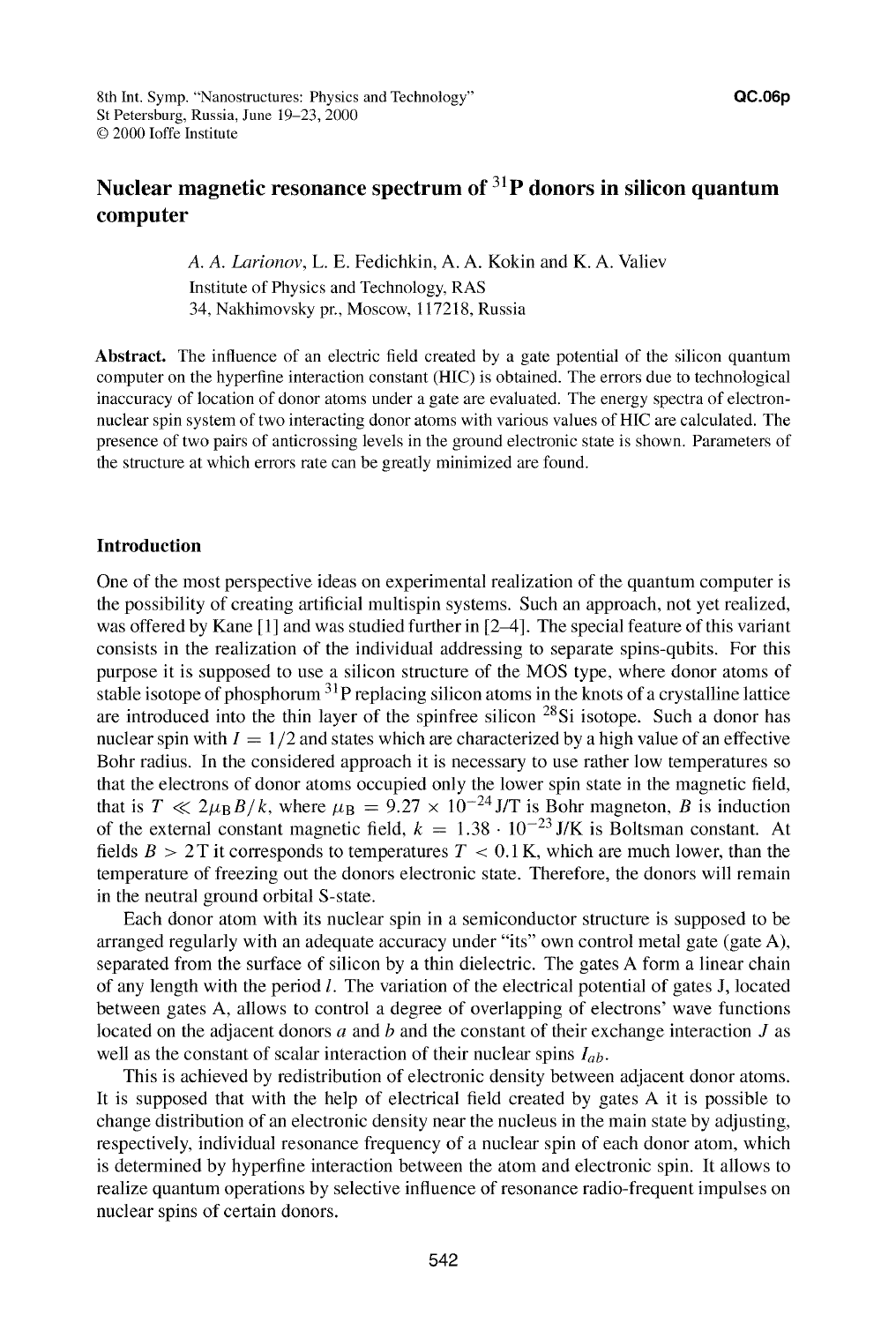Thus, for the development of a variant of the semiconductor quantum computer proposed in **[11,** it is important to have a detail information about properties of a donor atom energy spectrum hyperfine structure.

#### **1.** Dependence of the hyperfine interaction constant on the electrical field

The spin Hamiltonian of hyperfine interaction is:

$$
\hat{H}_{IS} = A\left(\hat{\vec{I}}\hat{\vec{S}}\right),\tag{1}
$$

where  $\hat{\vec{l}}$  and  $\hat{\vec{S}}$  are nuclear and electron spins respectively.

$$
A(V) = \frac{8\pi}{3} |\Psi_0(0, V)|^2 2\mu_{\rm B} g_{\rm N} \mu_{\rm N} \frac{\mu_0}{4\pi},
$$
 (2)

 $\mu_N = 5.05 \cdot 10^{-27}$  J/T is nuclear magneton,  $\mu_0 = 4\pi \cdot 10^{-1} \text{ T}^2 \text{cm}^3/\text{J}$ ,  $g_N = 2.26$  is Lande's factor of <sup>31</sup>P,  $\mu_B = 9.27 \cdot 10^{-24}$  J/T is Bohr's magneton,  $\Psi_0(0, V)$  is the wave function of the electron near nucleus. Taking into account the existing electric field the Schrödinger equation for this wave function should be supplemented by an perturbation operator  $\Delta \hat{H} = e\phi(\rho', z') (e = 1.6 \cdot 10^{-19} \text{ C}, \rho'^2 = x'^2 + y'^2)$  [2], where the potential  $\phi$  is induced by the gate which has the form of round disk of radius  $a = l_A/2$ . By factorizing this potential and taking as undisturbed wave functions hydrogen-like functions, we calculate matrix elements of transitions necessary for calculation of error corrections for the wave function within the framework of the theory of perturbations. Limiting ourselves by the second order of the perturbations theory and conducting necessary number substitutions, we shall receive the following expression for a relative error correction of the donor atom hyperfine interaction constant (with  $c = 2a = 10$  nm, V is expressed in volts):

$$
\frac{\Delta A(V)}{A} = 0.55V - 0.09V^2.
$$
 (3)

Let us consider the case, when gates A have the form of endlessly long strips with the breadth of  $2a = l_A$  located at distance D from the conducting substrate, from which the potential of a gate is accounted. Conducting similar operations, we shall receive for a relative error correction of the donor atom HIC the following expression (with  $c = 2a$ 10 nm,  $D/a = 100$ :

$$
\frac{\Delta A(V)}{A} = -0.063V^2.\tag{4}
$$

The voltage in (4) is expressed, similar to the above, in volts.

### 2. Influence of the technological location spread of donor atoms on the **HIC.** Voltage error on a gate

Technological inaccuracies of a donor atom location under a gate in respect of the position of  $x = 0$ ,  $z = c$  shall be designated by  $\delta x$  and  $\delta z$ . We resrtict ourselves here to the consideration of only the case of a strip gate. Factorizing the electric field strength and its gradient along axes x and z to degrees  $\delta x$  and  $\delta z$ , we receive a resultant expression for a relative error of the HIC:

$$
\frac{\delta A}{A} = \delta z \left\{ 0.063 V^2 \frac{2c}{a^2 + c^2} \right\} + (\delta x)^2 \left\{ 0.063 V^2 \frac{2c^2 - a^2}{(a^2 + c^2)^2} - 0.085 V \frac{2c^4 - a^4}{2c^2 (a^2 + c^2)^2} \right\}
$$
(5)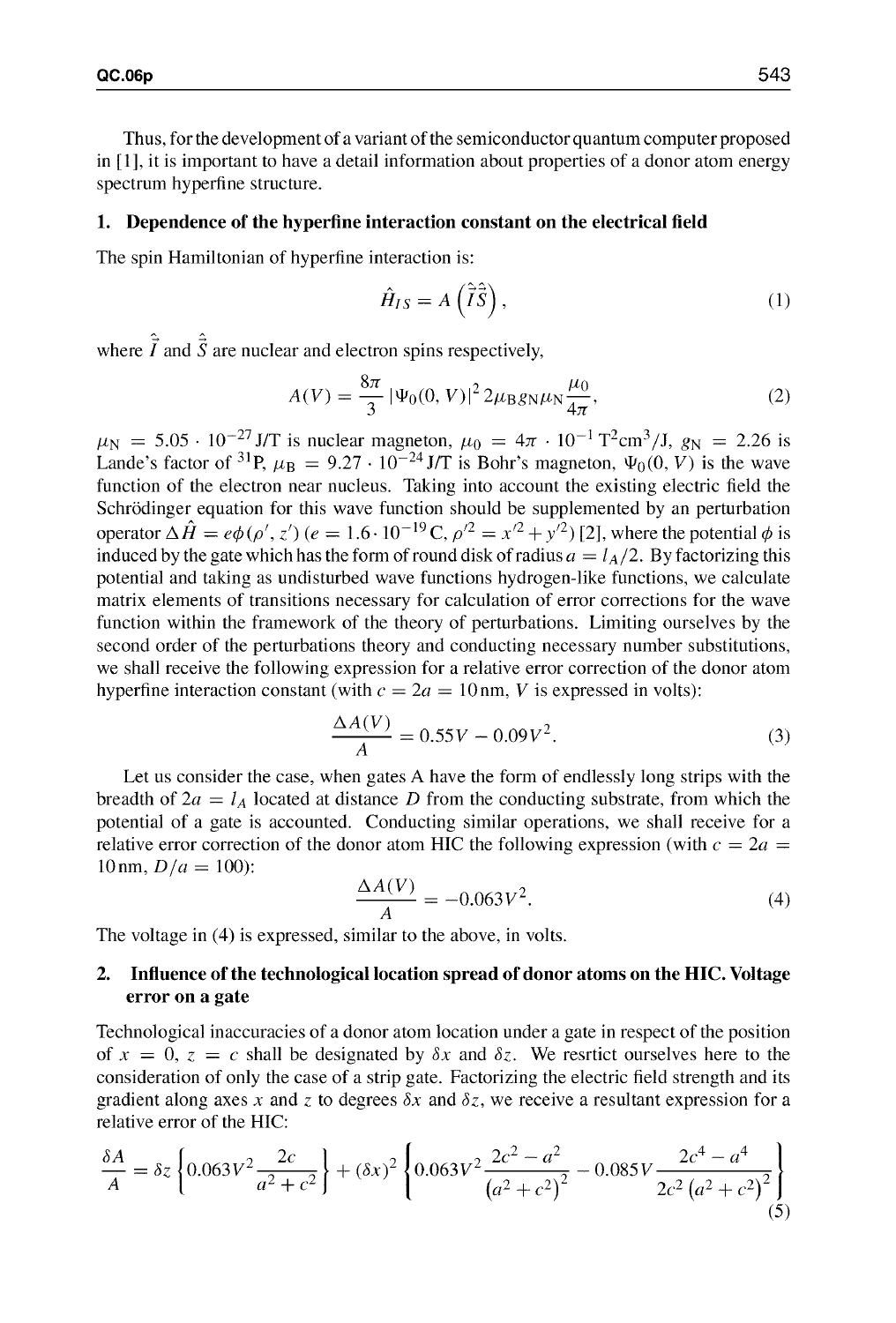

Fig. 1. Levels of energy of spins for a system of two atoms <sup>31</sup>P in a magnetic field  $(A_a/J = 0.35)$  $A_b/J = 0.4$ .

The second item in (5) can be turned to zero with different values of a, *c* and V. That is why by setting a required relative error, it is possible to determine parameters of structure  $a$  and  $c$ and voltage  $V$  at which the required accuracy will be realized. Permissible deviation of the donor atom along axis z connected with the technological inaccuracy of location in 2-3 nm corresponds to a 1% preset relative error of hyperfine interaction. Voltage error at a gate allowed for a correctly controlled quantum computing process can be determined from resultant expressions for changes of the hyperfine interaction constant. The bandwidth of resonance impulse frequencies should be, at least, one order less than the resonance frequency of nuclear spins which is equal to hundreds of kHz. Taking the value of the error for the hyperfine structure constant corresponding to the bandwidth of the resonance impulse  $\delta(\Delta A) \sim 10^4$  Hz, we shall find the value of the error for the voltage at the gate being equal to  $10^{-4} - 10^{-3}$  V. Let us note, that in case of round disks gates because of the linear  $V$  summand in expression  $(4)$ , there is a chosen voltage at which the allowable voltage error greatly increases.

## **3.** Energy spectrum of an electronic-nuclear spin system of two interacting donor atoms

Let us consider two donor atoms being at a distance of *I* from each other. This distance should be such that constant J of the effective exchange interaction of electrons caused by partial overlapping of their wave functions, had the magnitude sufficient for organizing double qubit operations. The spin Hamiltonian of such a system looks as follows:

$$
\hat{H} = 2\mu_\text{B} \vec{B} \left( \hat{\vec{S}}_a + \hat{\vec{S}}_b \right) + J \left( \hat{\vec{S}}_a \hat{\vec{S}}_b \right) - g_N \mu_N \vec{B} \left( \hat{\vec{I}}_a + \hat{\vec{I}}_b \right) + A_a \left( \hat{\vec{I}}_a \hat{\vec{S}}_a \right) + A_b \left( \hat{\vec{I}}_b \hat{\vec{S}}_b \right) (6)
$$

where,  $\hat{S}_a$ ,  $\hat{I}_a$ ,  $\hat{S}_b$ ,  $\hat{I}_b$  are spin operators of both an electron and a nucleus for the first and second atoms respectively,  $\vec{B}$  is magnetic field (it is directed along the z axis),  $A_a$  and  $A_b$ are constants of hyperfine interaction depending on the potentials on gates,  $\mu_B$  is Bohr magneton,  $\mu_N$  is nuclear magneton,  $g_N$  is Lande's factor for <sup>31</sup>P. The eigen values of a Hamiltonian was accurately calculated. With the help of this matrix the energy levels were numerically established.